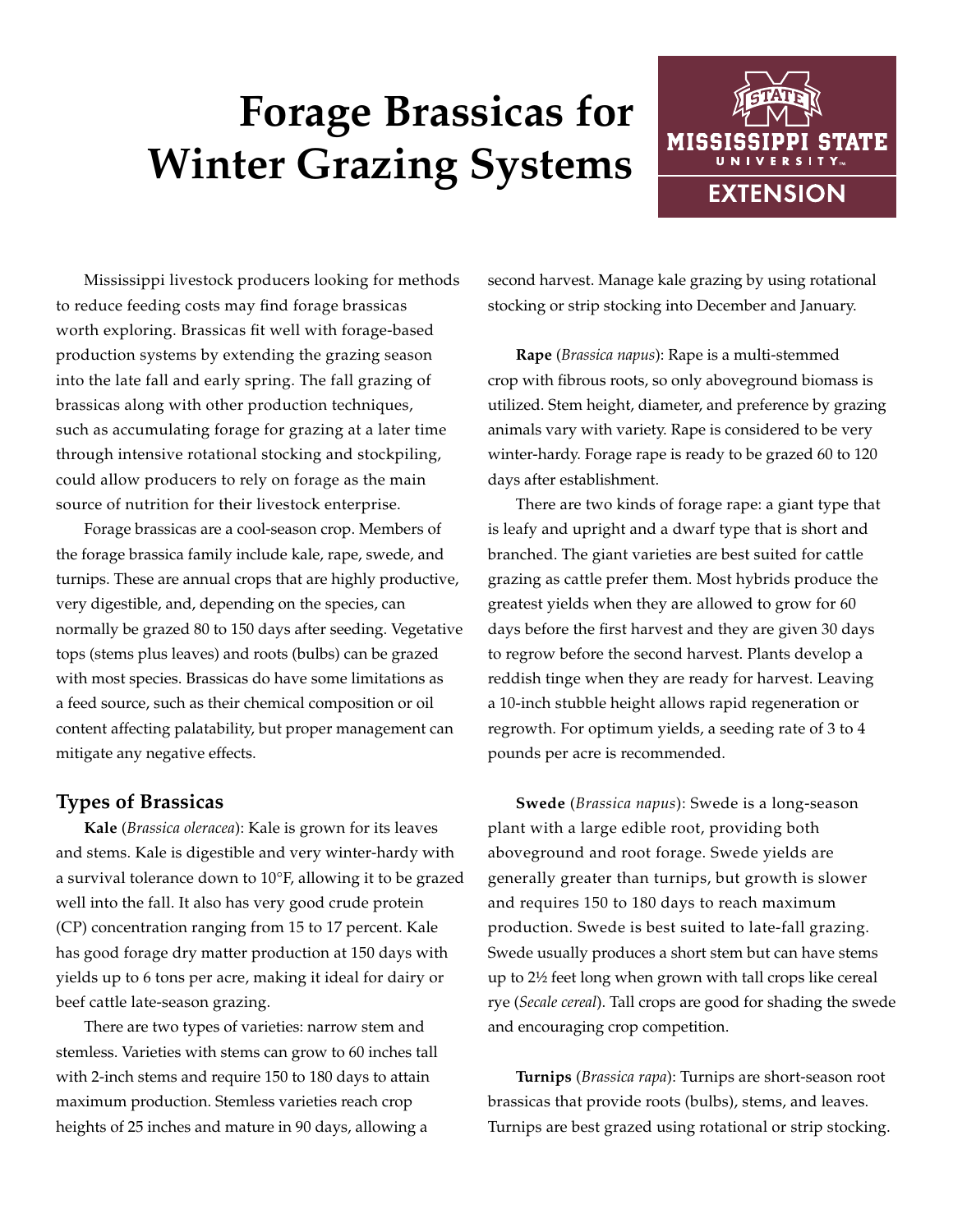Turnips have bushy tops and large white roots that are rich in carbohydrates. Turnips are seeded at a rate of 2 to 3 pounds per acre. They are an excellent late-fall forage and can reach maximum production 80 to 90 days after establishment. Turnip tops (stems and leaves) can be grazed within 60 to 70 days after planting, while roots can be used 12 to 14 weeks after planting. Turnips can germinate in soil as low as 40°F and can continue to grow until temperatures drop between 15°F and 20°F. They might require several days of temperatures continually below freezing before they begin to die. The proportion of top growth to roots can vary from 90 percent tops and 10 percent roots to 15 percent tops and 85 percent roots. Some hybrids have fibrous roots that are not readily grazed by livestock. Turnips can be seeded anytime when soil temperature reaches 50°F until 50 days before a killing frost. Many varieties can be grazed twice, once for top growth and then later for the roots. Turnips have less dry matter yield than kale or rape, and crude protein (CP) concentration can range from 15 to 24 percent in the tops and 8 to 15 percent in the bulbs.

Many varieties are commercially available for each species of brassicas; however, very little information is currently available as to the performance of these varieties in Mississippi. Much of the brassicas being planted in the state are only available in seed mixes typically designed for small food plots. The marketing of brassicas for food plots has caused increased seed prices, which has discouraged use by cattle producers.

## **Establishment**

Planting in saturated or poorly drained soils typical in some low-lying areas of Mississippi fields will often result in insufficient stands and lower yields, especially with bulb-forming species. Brassicas require good soil drainage and a soil pH between 5.3 and 6.8 for optimum production. Seeds should be planted ½ inch deep in a firm, moist seedbed with 6- to 8-inch rows. Cultipacking may be necessary considering the small size of the seed. Good stands can be established by planting 3 to 4 pounds per acre of kale or rape or 1 to 3 pounds per acre of swede or turnip.

Table 1 gives the basic seeding information and use of different types of brassicas. The greater seeding rates are recommended for broadcast plantings. They can also be broadcast or seeded into an herbicide-killed sod with a no-till drill. When preparing a tilled seedbed for brassica planting, plow the ground several weeks before planting to allow weed seeds a chance to germinate before secondary tillage is completed. This will form a firm and fine seedbed that is free of weeds.

#### **Fertilization**

Fertilizers should be applied at the time of seeding to give the brassicas a competitive edge on weeds. Base fertilization on soil test results. Phosphorus (60 pounds per acre) and potassium (100 pounds per acre) soil test levels should be in the optimum range before planting to ensure optimum growth and help increase the crude protein levels. Nitrogen application rates of 50 to 70 pounds per

| <b>Type</b> | Seeding rate<br>(lb/acre) | <b>Plant use</b> | Days of grazing | <b>Regrowth after</b><br>harvest | $%$ use | <b>Potential yield</b><br>(ton/acre) |
|-------------|---------------------------|------------------|-----------------|----------------------------------|---------|--------------------------------------|
| kale        | $3 - 4$                   | top              | 150–180         | no                               | 70-80   | $6 - 9$                              |
| rape        | $3 - 4$                   | top              | 70-110          | ves                              | 80-90   | $4 - 6$                              |
| swede       | $-3$                      | $top2$ and root  | 150–180         | no                               | 80-90   | $9 - 10$                             |
| turnip      | ı –3                      | top and root     | 60-120          | yes                              | 85-95   | $3 - 5$                              |

#### **Table 1. Suggested seeding rates and plant characteristics of different types of forage brassicas.1**

1Hall and Jung, 1992; Wrightson Seeds Brassica Brochure, 2014. 2Tops include leaves and stems.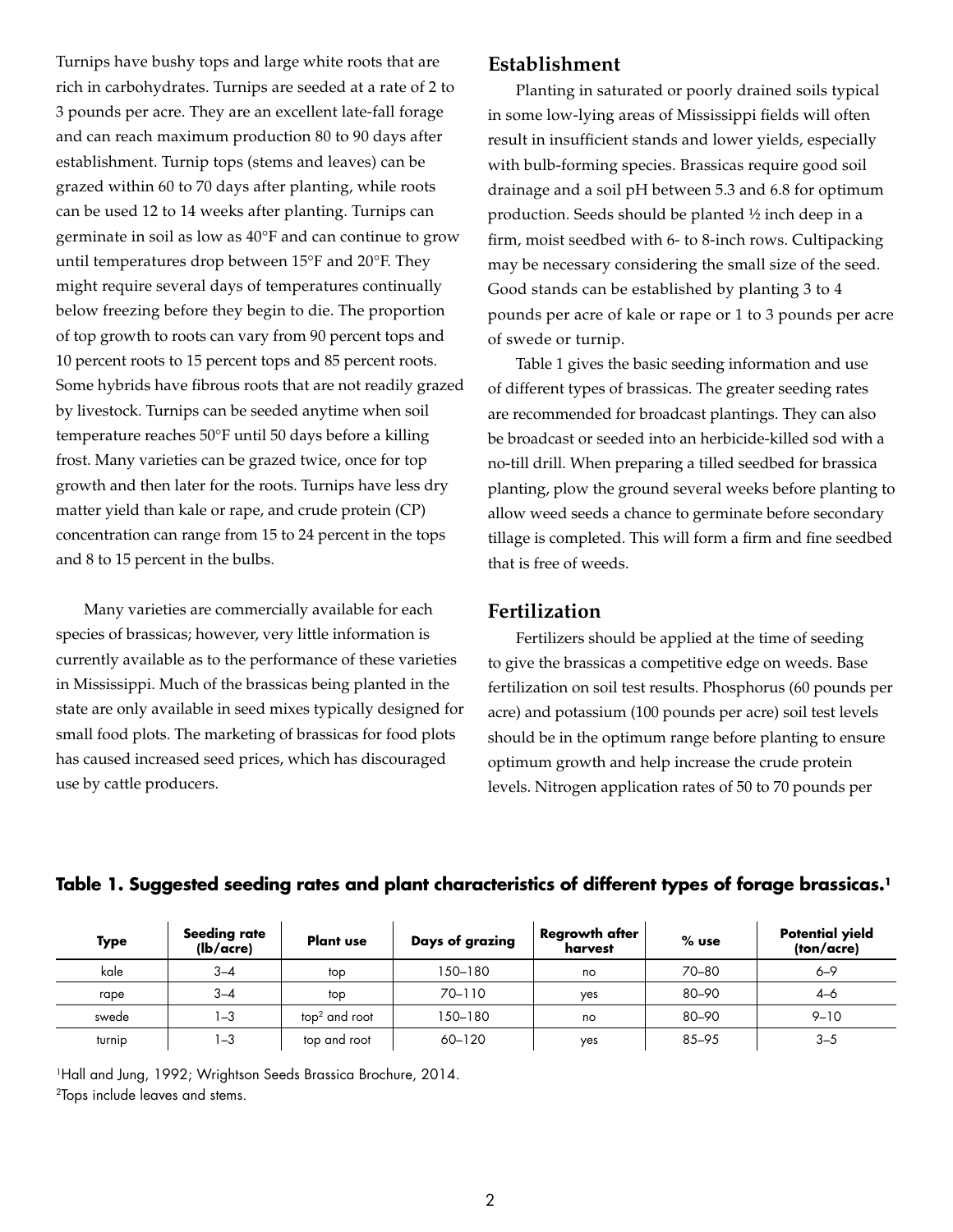acre can be applied at planting and then again 60 to 80 days after planting to increase yields. Avoid using fertilizer that contain sulfate or sulfur because they may increase the levels of the amino acid compound S-methyl cysteine sulphoxide (SMCO) and the risk of anemia problems. Boron may also be needed. Table 2 provides fertilizer application guidelines for different types of brassicas.

# **Forage Quality and Grazing Management**

Brassicas usually have lower palpaility than most coolseason grasses, so grazing cattle tend to prefer grasses first in mixed systems. Nutritive value of brassicas remains

good until vegetative growth ceases (Figure 1). Thereafter, fungal diseases may develop and cause quality losses.

Aboveground parts of brassicas normally contain 20 to 25 percent crude protein (CP), 65 to 80 percent *in vitro* digestible dry matter (IVDDM), about 20 percent neutral detergent fiber (NDF), and about 23 percent acid detergent fiber (ADF). The roots of turnips and kale usually have 10 to 14 percent crude protein (CP) and 80 to 85 percent *in vitro* digestible dry matter (IVDDM). Dry matter digestibility of kale generally exceeds 90 percent for all aboveground plant parts. The exception is kale stems at maturity.

| <b>Type</b>    | Fertilizer –<br>Nitrogen (N)<br>$(lb/acre)$ | Fertilizer -<br><b>Phosphorus</b><br>$(P_2O_5)$ (lb/acre) | Fertilizer –<br>Potassium<br>$(K_2O)$ (lb/<br>acre) | $N$ application time –<br>% at planting | N application time - Later         |
|----------------|---------------------------------------------|-----------------------------------------------------------|-----------------------------------------------------|-----------------------------------------|------------------------------------|
| kale           | $90 - 120$                                  | 90-100                                                    | 90-100                                              | 50                                      | 50% at 10 to 12 weeks              |
| rape           | 50-90                                       | 45-70                                                     | $45 - 70$                                           | 100                                     | More N may be applied for regrowth |
| swede          | $90 - 120$                                  | 85-110                                                    | 85-110                                              | 50                                      | 50% at 10 to 12 weeks              |
| turnip grazing | 50–70                                       | $35 - 45$                                                 | $35 - 45$                                           | 100                                     | More N may be applied for regrowth |
| stubble        | 50-90                                       | 60-80                                                     | 60-80                                               | 60                                      | $40\%$ at 6 to 8 weeks             |

## **Table 2. Guide to brassica fertilization.1**

1Germinal Seeds, 2014.



Figure 1. Forage quality of turnip tops and roots at two harvest dates (Smart et al., 2004).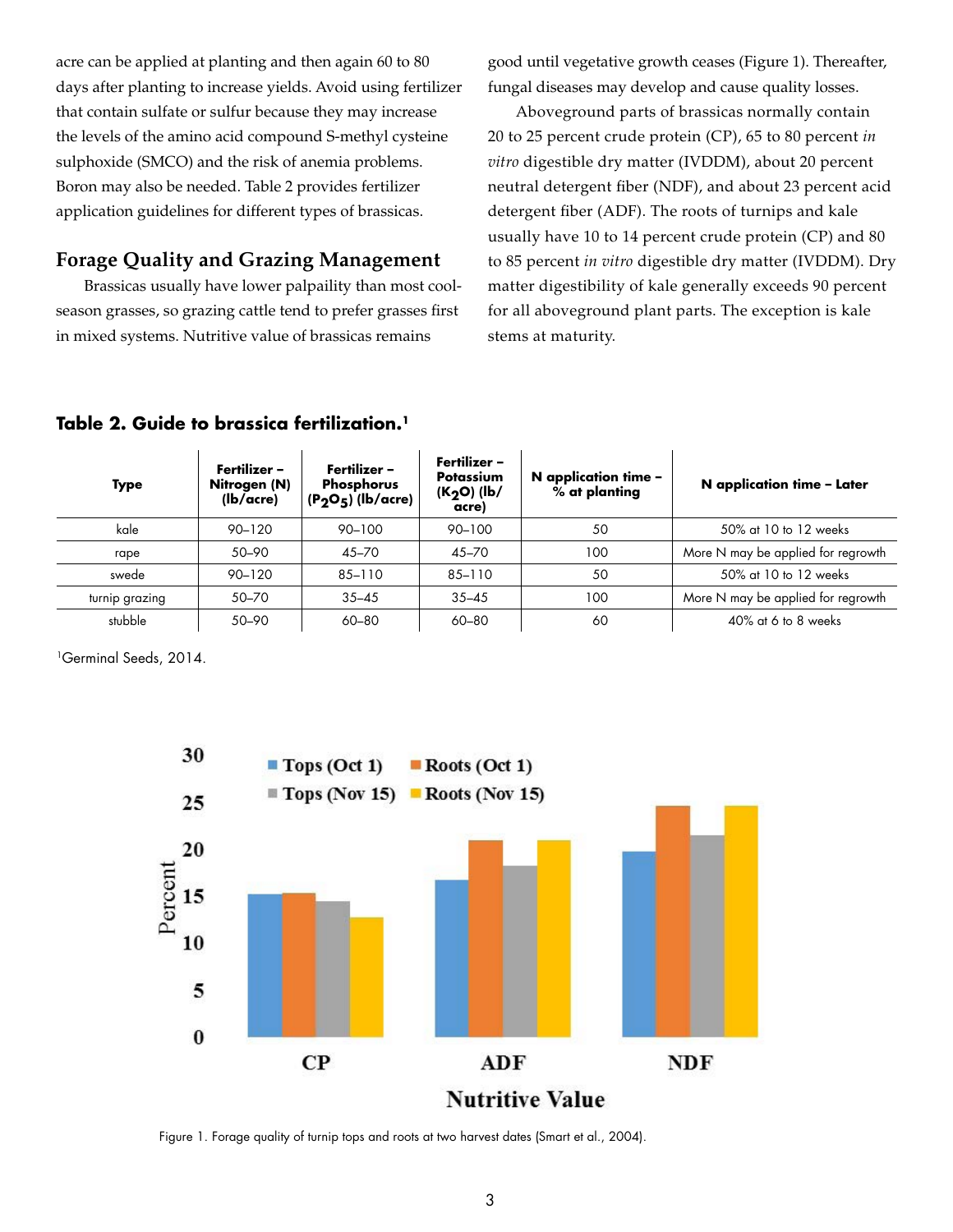Brassicas are extremely low in fiber, which may negatively affect rumen activity; therefore, brassicas should never comprise more than 75 percent of the forage portion in livestock diets. The remainder of forage protein should come from grass, hay, or stockpiled pasture. Gradually introduce animals to the crop to allow the development of a rumen microbial population that is adequate to digest the greater levels of protein in the crop. Copper, manganese, and zinc contents of forage brassicas do not meet the dietary requirements of ruminants, so mineral supplementation will be required. Iodine, iron, and copper supplements help to prevent anemia and goiter. Any mineral supplementation that is used should ensure that the calcium-to-phosphorus ratio in the feed does not exceed 7:1.

Brassicas are ready for grazing about 80 to 150 days after planting. Table 3 provides information about different brassicas species grown in Mississippi. For grazing management, rotational and/or strip stocking are recommended to provide the most efficient use of brassicas. Strip stocking where forage is rationed every day or two provides the most efficient usage. Grazing large areas increases trampling and can lead to waste of forage. Allow 90 days of turnip growth to maximize root development before grazing. Rape and kale have good regrowth potential if they are not grazed below 6 inches and are allowed a 4-week rest period. Turnips will regrow if the growing point at the top of the bulb is not removed. Two or more cycles of grazing should be possible with rotational stocking if rainfall is adequate. Rape and kale can be green chopped for confined animals. Brassicas are difficult to ensile because of their high water content, and wilting is impractical. If they are ensiled, chopped hay or straw can be added; however, harvesting and packing problems may still occur.

## **Animal Health Issues**

Brassica crops can cause animal health disorders if not grazed properly. The low fiber content of brassicas can cause health disorders if they exceed 75 percent of the diet. Most brassicas-related disorders with cattle occur during the first 2 weeks of grazing. The main disorders are polioencephalomalcia, hemolytic anemia (mainly with kale), pulmonary emphysema, nitrate poisoning, bloat, and metabolic problems (glucosinolates).

Polioencephalomalacia is a brain degenerative disorder characterized by twitching of ears, eyes, and skin, along with lack of coordination and blindness.

| Type <sup>2</sup>                | November 21 (lb/acre) | January 24 (lb/acre) | March 26 (lb/acre) | Total (lb/acre) |
|----------------------------------|-----------------------|----------------------|--------------------|-----------------|
| Rape - Barnapoli                 | 812                   | 2898                 | 4257               | 7968            |
| Rape - Bonar                     | 924                   | 2630                 | 4222               | 7776            |
| Rape - Dwarf Essex               | 1232                  | 3121                 | 4855               | 9209            |
| Rape – T-Raptor                  | 1799                  | 4112                 | 6211               | 12123           |
| Turnips - Appin                  | 1571                  | 2657                 | 3928               | 8256            |
| Turnips - Barabas                | 1402                  | 1746                 | 1957               | 5105            |
| Turnips - Barkant                | 1241                  | 1902                 | 2434               | 5577            |
| Turnips - FL Broadleaf           | 1512                  | 2505                 | 3473               | 7491            |
| Turnips - Pasja                  | 1420                  | 3661                 | 5761               | 10842           |
| Turnips – Purpletop              | 2375                  | 2201                 | 3389               | 7965            |
| LSD <sub>0.05</sub> <sup>3</sup> | 560                   | 445                  | 532                | 866             |

## **Table 3. Total and seasonal yield distribution of brassicas grown at Mississippi State University, 2006–07.1**

1Lang et al., 2007.

2Planted at 5 pounds per acre and fertilized with 400 pounds of 15-5-10 at planting and after each harvest.

3LSD = Least significant difference for comparison of varieties within each column.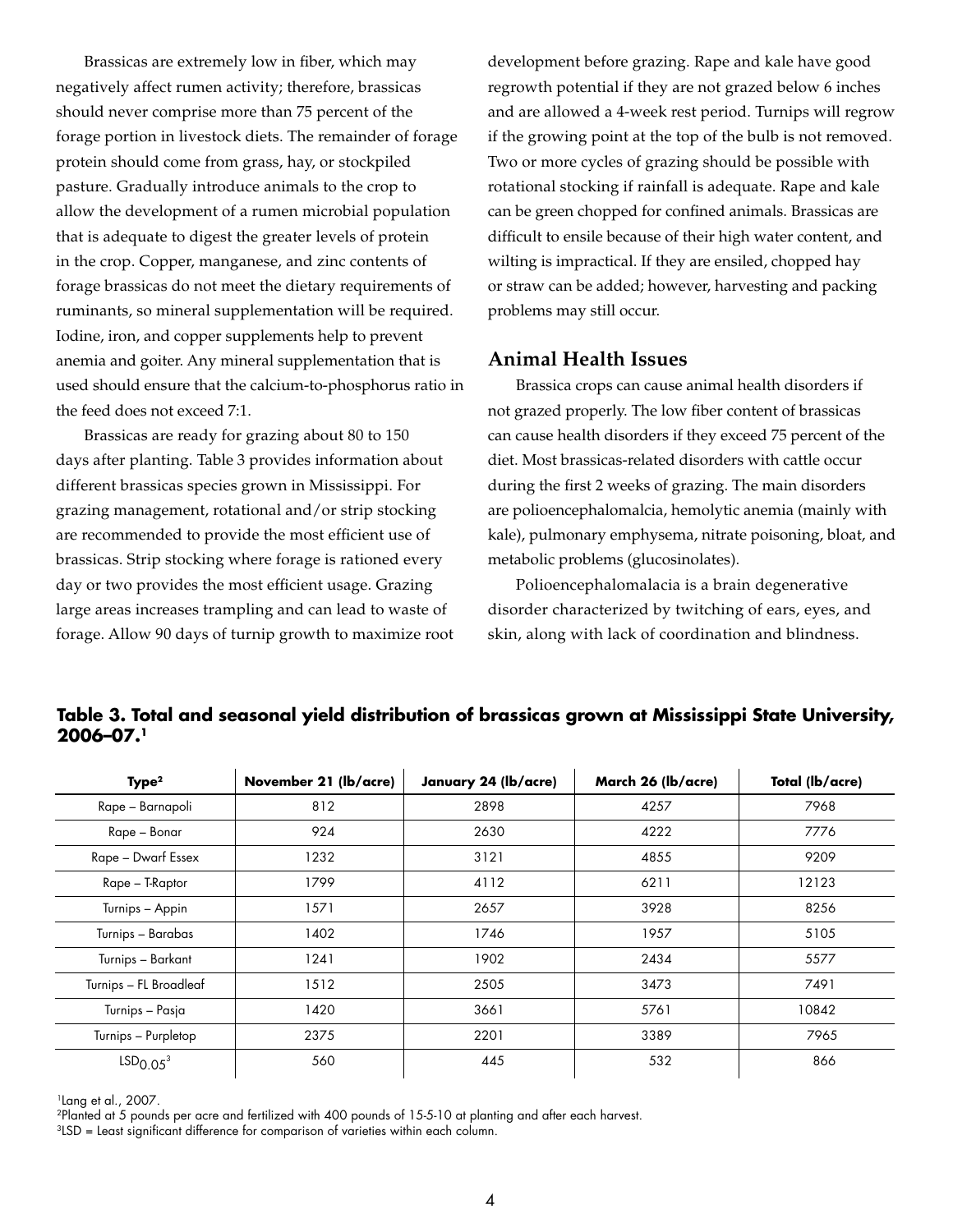Other behaviors include circling and convulsions. Treatment includes thiamin injections. A diet of pure brassicas can cause livestock to develop haemolytic anaemia and goiter. The amino acid compound S-methyl cysteine sulphoxide (SMCO) that accumulates in the plants during the season is responsible for both of these conditions. Offering an iodized salt-trace mineral mix can mitigate the effects of S-methyl cysteine sulphoxide (SMCO). Turnips contain a chemical that prevents the uptake of iodine by the thyroid gland, which results in hypothyroidism and goiter. This can be prevented or treated by feeding an iodized salt-trace mineral mix.

Hemolytic anemia is characterized by red urine, pale mucous membranes, and unthrifty appearance. Some animals may collapse and die suddenly. Pulmonary emphysema causes rapid, difficult breathing accompanied by a grunt on expiration. Affected animals stand with extended heads, dilated nostrils, and open mouths with protruding tongues. Death may occur within 2 days. Surviving animals have a slow recovery that can last 7 to 20 days.

Nitrate poisoning has been documented from excessive nitrogen fertilization. There have also been instances of large accumulations of calcium and potassium that can reduce the availability of magnesium to animals. Use feed analyses to check and modify the mineral balance of animal diets.

Bloat can occur when grazing rape or turnips, causing abdominal distension. Some animals become chronic bloaters. To prevent bloat, make sure cattle are full before putting them on rape pasture for the first time.

Glucosinolates in brassicas can cause metabolic problems and taint milk in dairy animals. Livestock can suffer from rape poisoning if they graze stunted, lowgrowing, purple brassicas. This occurs when the crop is grown under very wet conditions on poorly drained soils, when inadequate amounts of fertilizer have been used, or when an early frost occurs.

#### **Summary**

Although there are many management factors to consider, forage brassicas do provide producers with an acceptable-yielding, good-quality forage option at a time when most cool-season grasses are not available. Follow these three management practices to avoid animal disorders:

- 1. Introduce grazing animals to brassica pastures slowly (for the first 5 to 7 days).
- 2. Do not turn hungry animals that are not adapted to brassicas into a brassica pasture. Feed 2 to 3 pounds of hay or straw to each animal each day.
- 3. Brassicas should not constitute more than 75 percent of an animal's diet. A good-quality pasture can be used as a preconditioning diet before grazing brassicas.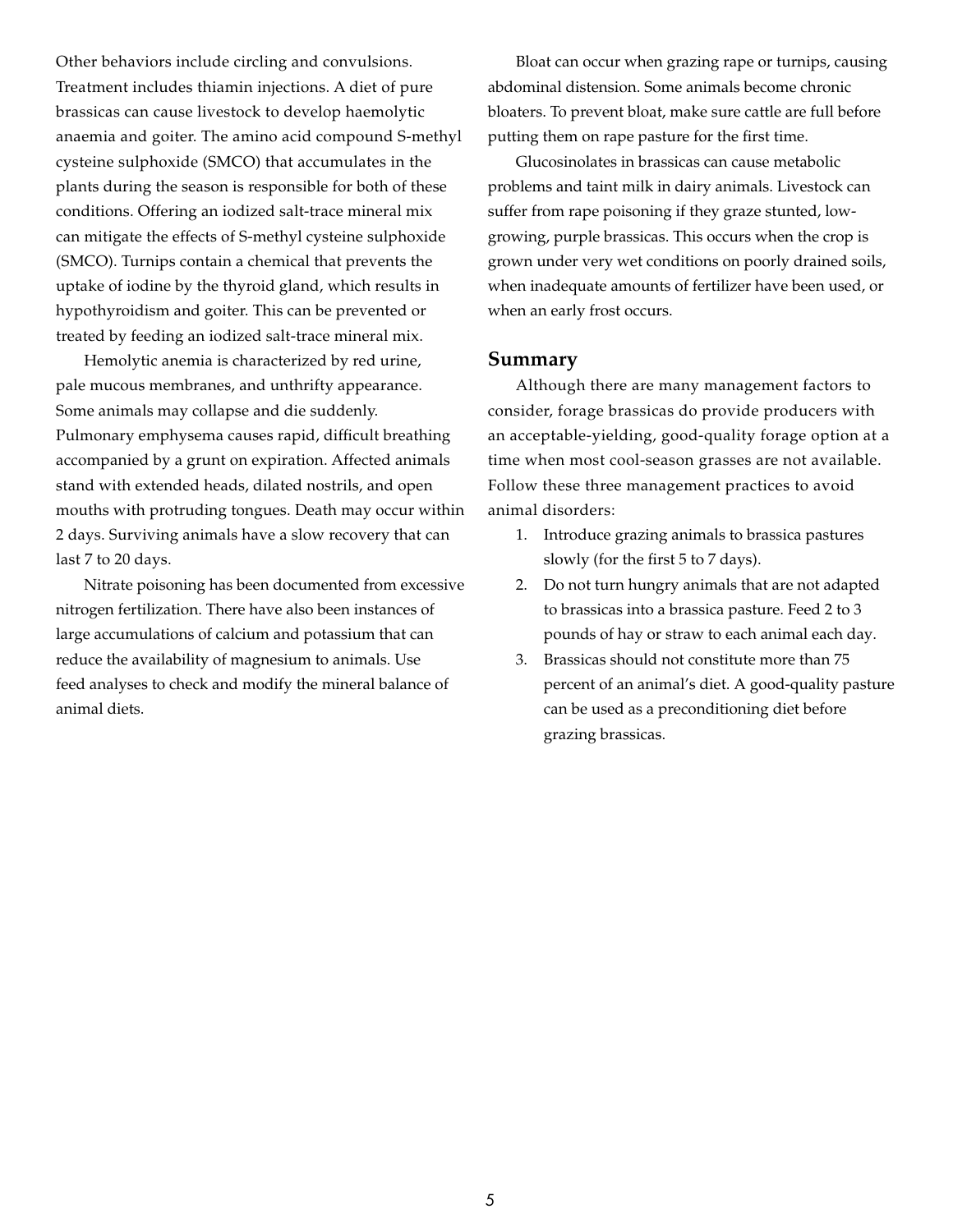## **References**

- Ayres, L. (2002). *Forage brassicas: Quality crops for livestock production*. NSW Agriculture. AgFact P2.1.13.
- Bartholomew, H. M., & Underwood, J. F. (1992). *Brassicas for forages*. Ohio State Cooperative Extension Service AFG-020.
- Blount, A. R., Olson, S. M., Francis, D. L., Quesenberry, K. H., Mackowiak, C. L., Newman, Y. C., & Barnett, R. D. (2002). *A walk on the wild side: 2007 cool-season forage recommendations for wildlife food plots in north Florida*. University of Florida Cooperative Extension Service SS-GR-28.
- British Seed Houses. (2014). *Forage brassicas: Year-round cost savings and feeding solutions.*
- Hall, M. H., & Jung, J. (1992). *Use of brassica crops to extend the grazing season*. Penn State Cooperative Extension Service Agronomy Facts 33.
- Jost, J. (1998). *Brassicas*. Kansas Rural Center. Sustainable Agriculture Management Guides. MG4C.1.
- Kalmbacher, R. S., Everett, P. H., Martin, E. G., & Jungs, G. A. (2006). The management of brassica for winter forage in the sub-tropics. *Grass and Forage Science, 37*(3), 219–225.
- Kaye, J. (2007). *A guide to selecting, planting, and managing forages for profit*. Forage Guide for Modern Forage Systems. Barenbrug, USA.
- Lang, D., Shankle, B., & Parish, J. R. (2007). *Brassicas as alternative winter forage in Mississippi*. Mississippi State University. Handout.
- Perkins, D. (1997). Brassicas in livestock production. *Ecological Agriculture Projects*. McGill University. [http://eap.mcgill.ca/CSCC\\_2.htm](http://eap.mcgill.ca/CSCC_2.htm)
- Smart, A., Jeranyama, P., & Owens, V. (2004). *The use of turnips for extending the grazing season*. South Dakota State University Cooperative Extension Service ExEx2043.
- Thompson, C., & Duncan, S. (1997). *Brassicas and chicory for forage*. Kansas State University Cooperative Extension Service Forage Facts 26.
- Undersander, D. (1996). *Use of brassica crops in grazing systems*. University of Wisconsin Cooperative Extension Service FC15.4.1.
- Wrightson Seeds Brassica Brochure. (2014). [https://www.](https://www.pggwrightsonseeds.com.au/seeds/brassica) [pggwrightsonseeds.com.au/seeds/brassica](https://www.pggwrightsonseeds.com.au/seeds/brassica)